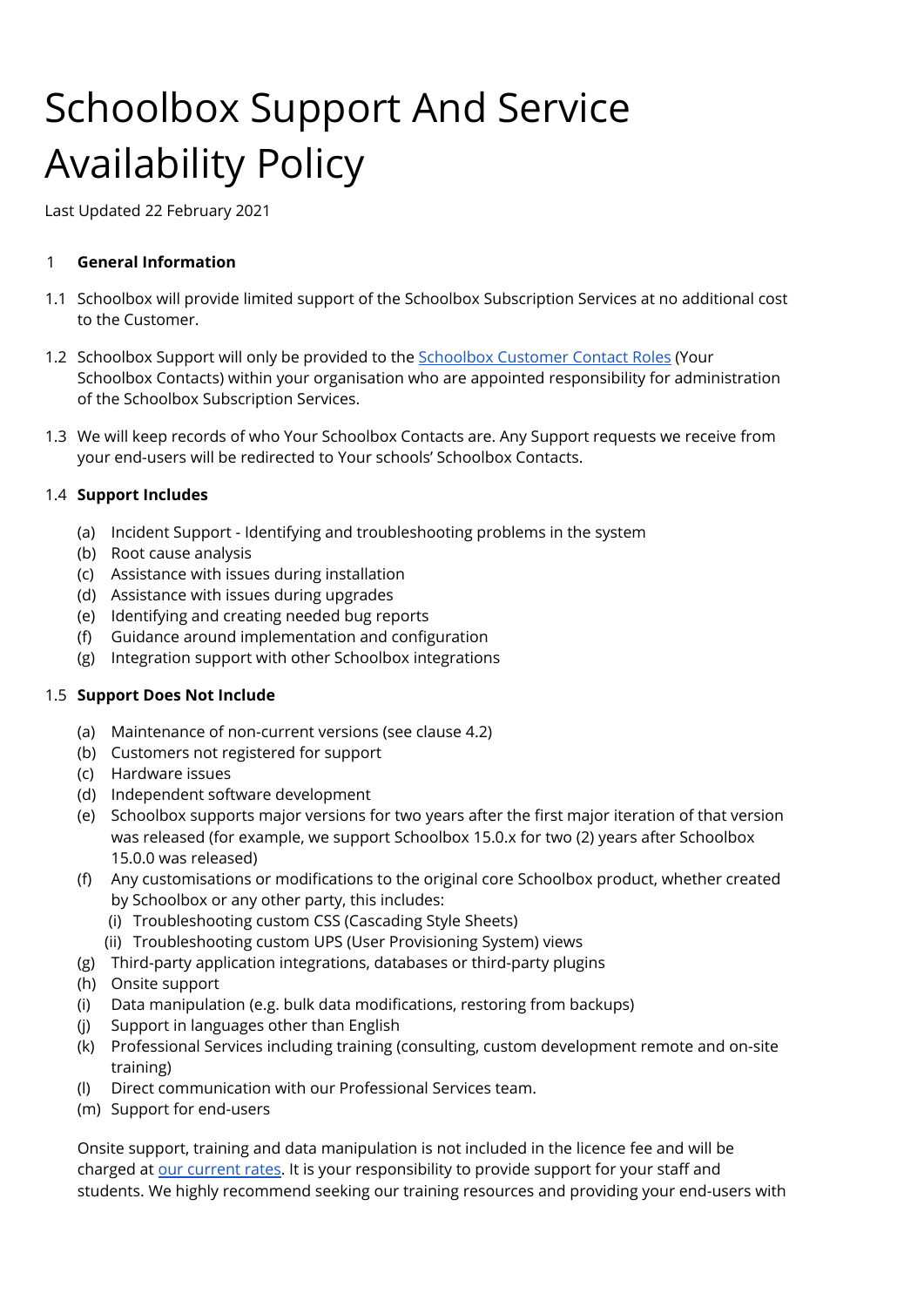our support resources listed below and linking to them in your Schoolbox instance side-menu, or internal support page.

## 2 **Accessing Support and Creating a Support Request**

- 2.1 Schoolbox support is provided via the channels listed below:
	- (a) **Online** (also referred to as our Support Desk)

Located at [support.schoolbox.com.au](https://support.schoolbox.com.au/), this system enables you to:

- (i) Create new Support [Requests](http://support.alaress.com.au/hc/en-us/requests/new) (also called Tickets) for your organisation
- (ii) Track existing requests (incl. billable work requests/services)
- (iii) Report issues or bugs you experience whilst using our products

Our support team can provide the best service when Support [Requests](http://support.alaress.com.au/hc/en-us/requests/new) are created via our [Support](http://support.alaress.com.au/hc/en-us/requests/new) Desk and all the required [information](https://help.schoolbox.com.au/homepage/441) has been provided.

To access the Support Desk you need to create an account by visiting the **[Schoolbox](http://support.alaress.com.au/registration) Support** Desk [Sign-Up](http://support.alaress.com.au/registration) page. If you experience any difficulty creating your account, please contact our support team via Email or Telephone (see below).

- (b) **Email:** Optionally (although not our preferred method) you can create a Support Request by emailing [support@schoolbox.com.au.](mailto:support@schoolbox.com.au) In this case, please pay extra attention to the guidelines for creating a support request (see below).
- (c) **Telephone:** Call us on 1300 932 338 (within Australia) or for international on +61 3 9882 6909.
- 2.2 A Support Request is deemed to have been received by us when:
	- (a) When you receive an automated email confirmation from our Support Desk system stating that a Ticket has been created, after you have followed the steps outlined in clause 2.3; or
	- (b) One of Your Schoolbox Contacts connects with one of our dedicated support team members via the Telephone channel listed above.

## 2.3 **Guidelines for Creating a Support Request**

Before you create a new Support Request, please refer to the following guidelines:

- (a) How to provide all the required [information](https://help.schoolbox.com.au/homepage/441) to get your issue fixed quick
- (b) Have you checked our **Help [Centre?](https://help.schoolbox.com.au/)**
- (c) Have you asked the [community](https://help.schoolbox.com.au/homepage/2791) your question?
- (d) Are you one of your school's dedicated [Schoolbox](https://help.schoolbox.com.au/homepage/2876) Customer Contact Roles? If not, please either ask the [community](https://help.schoolbox.com.au/homepage/194) or one of your school's core administrators:
- (e) Got a feature request or idea? Post it to our Feature [Requests](https://help.schoolbox.com.au/homepage/2797) forum. Also see [Implementation](https://help.schoolbox.com.au/homepage/1822) and Deprecation of Features & Custom [Development](https://help.schoolbox.com.au/homepage/1822) Work Requests Policy.

## 2.4 **Support Desk Hours of Operation**

- (a) Telephone support for Critical issues (see Clause 5.1) will be provided 24 hours a day, 7 days a week.
- (b) Subject to clause 2.4 (d) and 2.4 (e), Online support is provided during our Business Hours (9am – 5pm Monday – Friday [AEST](http://www.timeanddate.com/time/zones/aest)[/AEDT.](http://www.timeanddate.com/time/zones/aedt)
- (c) Subject to clause 2.4 (d) and 2.4 (e), Telephone support is provided during our Business Hours (9am - 5pm Monday - Friday **[AEST](http://www.timeanddate.com/time/zones/aest)[/AEDT](http://www.timeanddate.com/time/zones/aedt)**
- (d) All support services are not provided during public [holidays](https://help.schoolbox.com.au/homepage/1239) or scheduled support service disruptions (e.g. company holidays), where we will aim to provide at least 24 hours notice to our Customers on one of our publicly visible channels (Websites or our company social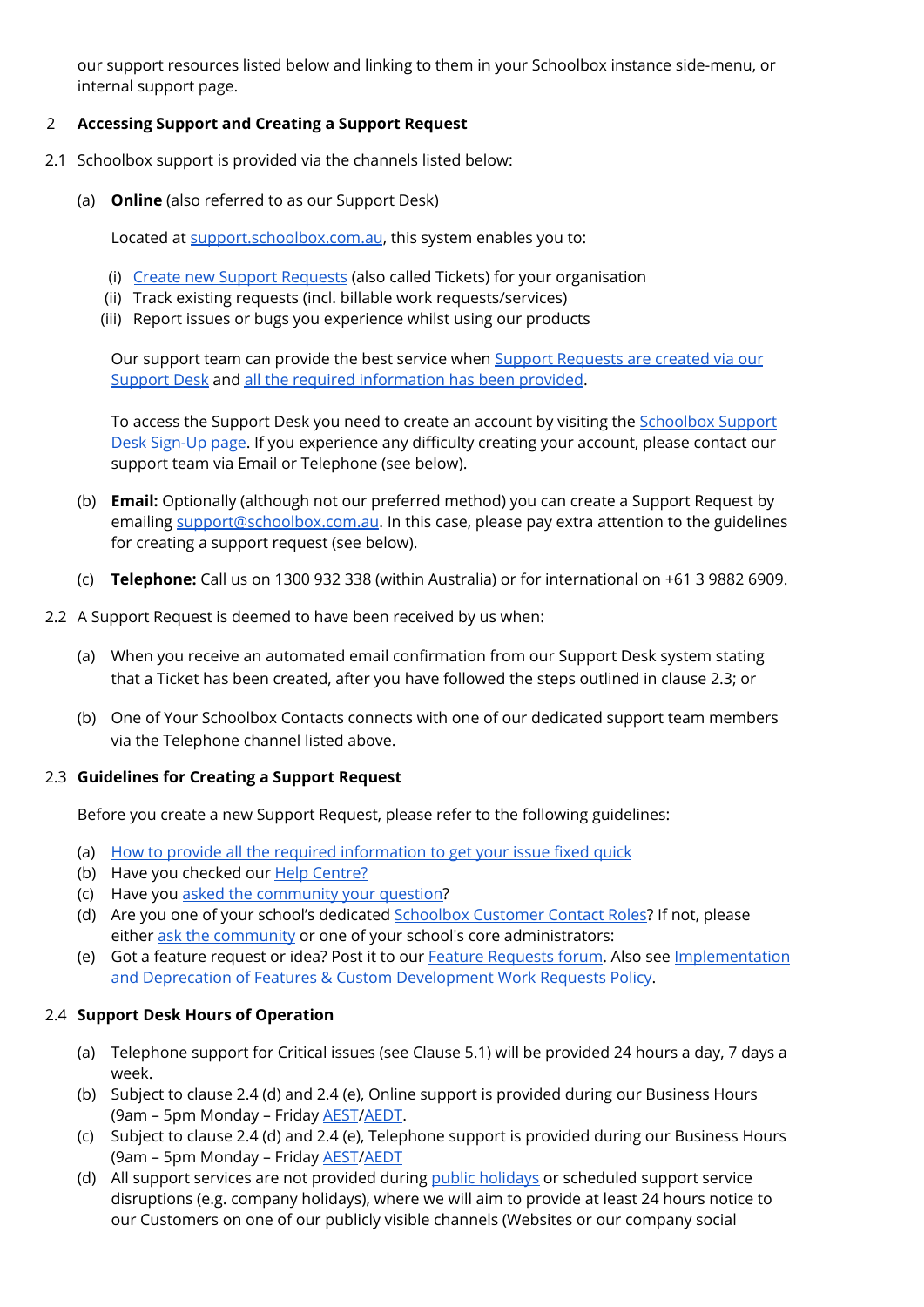network profiles including but not limited to [https://twitter.com/schoolbox,](https://twitter.com/schoolbox) [https://www.facebook.com/schoolboxlms,](https://www.facebook.com/schoolboxlms) <https://www.linkedin.com/company/schoolbox>).

(e) Support request response services levels are not affected outside the hours of operation.

If you are trying to reach our team outside of our hours of operation, please create a Support Request and we will respond as soon as possible.

#### 2.5 **Additionally, the following resources are available to support you:**

(a) Schoolbox Help Centre

Located at help.schoolbox.com.au, our Schoolbox Help Centre is your first stop for learning more about Schoolbox and interacting with our user community. Access to the Help Centre is granted by contacting your Schoolbox administrator and requesting an account. They will then follow the steps detailed on How to access the online training? We encourage you to provide access to the Help Centre to all of your staff (teachers, administration, etc).

Some of the features included within the Help Centre are:

- (i) Teacher training courses (requires an active subscription to our **Online Teacher [Training](https://help.schoolbox.com.au/homepage/2301)** [Course](https://help.schoolbox.com.au/homepage/2301) to access)
- (ii) User groups
- (iii) Inspiration and best practice examples
- (iv) Community Q&A
- (v) Idea and feature suggestion
- (vi) Documentation
- (vii) Job listings
- (viii) Release notes and roadmap information
- (b) YouTube Channel

There are a large number of videos available on our Schoolbox YouTube Channel: <http://www.youtube.com/schoolboxVideo>

(c) Accounts and Billing Information

Please refer to the information detailed on **Accounts and Billing Information**.

## 3 **Schoolbox Bug Fixing Policy**

- 3.1 For the purpose of this policy, a bug means a defect, error or fault in the Schoolbox software, having an adverse effect on the appearance, operation, functionality or performance of the Software.
- 3.2 Our support includes helping you with workarounds and bug reporting.
- 3.3 Critical bugs will generally be fixed in the next maintenance release (also called minor releases).
- 3.4 Non critical bugs will be scheduled according to a variety of considerations.
- 3.5 Our support team is eager and happy to help verify bugs. Please submit any issues by [creating](https://support.alaress.com.au/hc/en-us/requests/new) a Support [Request](https://support.alaress.com.au/hc/en-us/requests/new).
- 3.6 Once we receive your bug report we will attempt to reproduce and verify the bug, then lodge the report for you. We'll also try to construct workarounds if they're possible.

## 4 **How Schoolbox Approaches Bug Fixing**

- 4.1 Minor (bug fix) releases come out more frequently than major releases and attempt to target the most critical bugs affecting our customers. The notation for a minor release is the final number in the version (i.e. the 1 in 3.0.1).
- 4.2 Only the current major release will be patched with bug fixes. For this reason, we recommend all customers aim to be running the current major release, to ensure access to the most bug free version of the Service.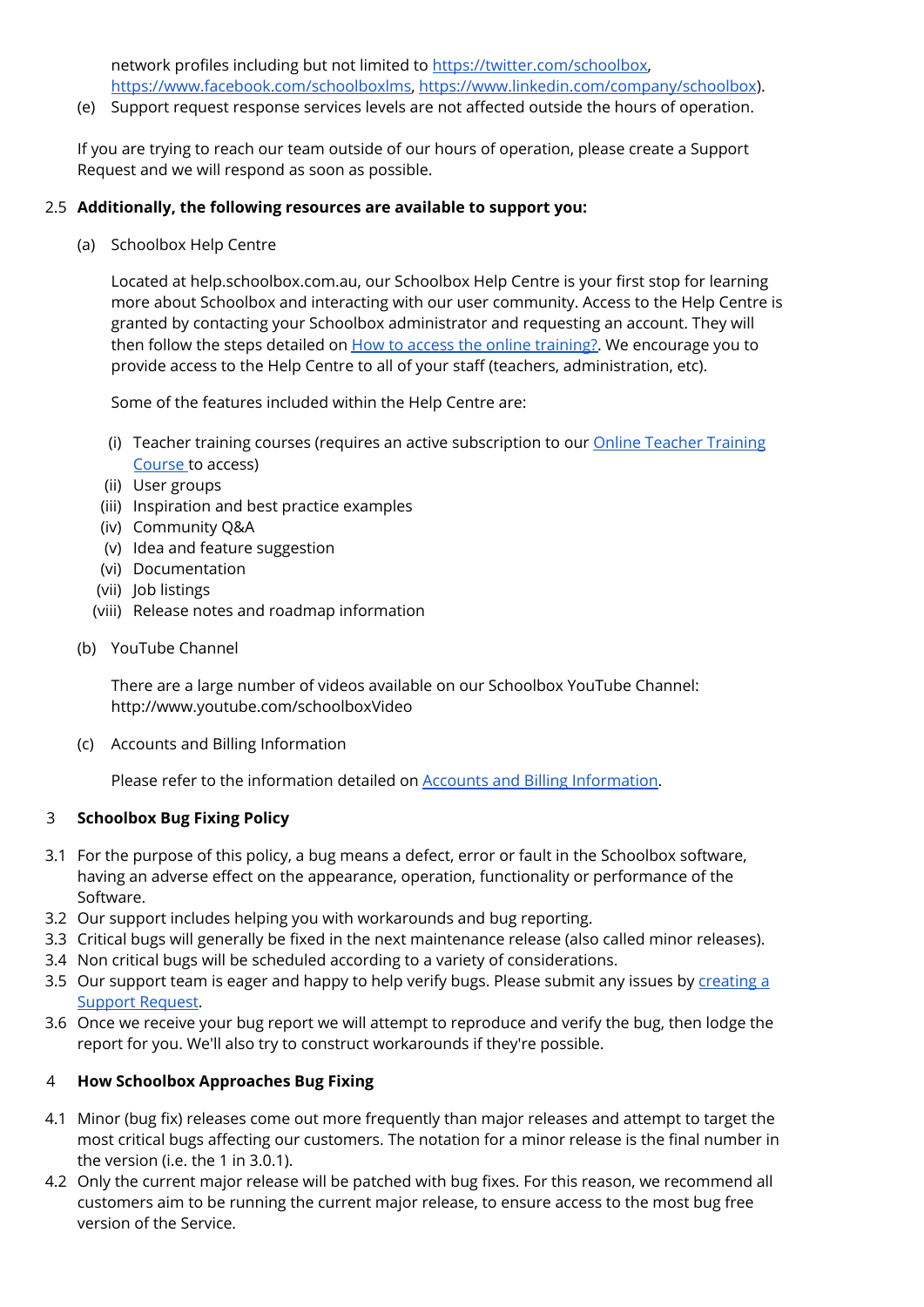- 4.3 If a bug is related to a Critical issue (as per the table listed under clause 5.1) then it will be fixed in the next minor release provided that:
	- (a) The fix is technically feasible (i.e. it doesn't require a major architectural change).
	- (b) It does not impact the quality or integrity of a product.
- 4.4 For non-critical bugs, the developer assigned to fixing bugs prioritises the non-critical bug according to these factors:
	- (a) How many of our supported configurations are affected by the problem.
	- (b) Whether there is an effective workaround or patch.
	- (c) How difficult the issue is to fix.
	- (d) Whether many bugs in one area can be fixed at one time.
- 4.5 The developers responsible for bug fixing also monitor comments on existing bugs and new bugs submitted in our Support Desk, so you can provide feedback in this way.
- 4.6 We give high priority consideration to security related issues.
- 4.7 When considering the priority of a non-critical bug we try to determine a 'value' score for a bug which takes into account the severity of the bug from the customer's perspective, how prevalent the bug is and whether roadmap features may render the bug obsolete. We combine this with a complexity score (i.e. how difficult the bug is). These two dimensions are used when developers self serve from any backlog of bugs or known issues.

## 5 **Support Request Response Service Level Commitment**

5.1 When we receive a Support Request, we categorise the Ticket and aim to respond within the time frames listed below, based on the Ticket's perceived Level of Severity.

| <b>Level of</b><br><b>Severity</b> | <b>Description of Severity</b>                                                                                                                                                                                                                                                     | <b>Characteristics</b>                                                                                                                                                                                          | <b>On-Premise</b> | <b>Hosted</b>   |
|------------------------------------|------------------------------------------------------------------------------------------------------------------------------------------------------------------------------------------------------------------------------------------------------------------------------------|-----------------------------------------------------------------------------------------------------------------------------------------------------------------------------------------------------------------|-------------------|-----------------|
| Level 1 -<br>Urgent<br>(Critical)  | <b>Critical Business Impact:</b><br>Schoolbox on your production<br>server is having major issues and<br>requires immediate attention to<br>prevent any damage or data loss.<br>Your business is impacted heavily.<br>You cannot wait and must have<br>this responded to urgently. | System hangs or crashes<br>1.<br>Critical functionality not<br>2.<br>available<br>3. Data loss or data<br>corruption<br>4. Large number of end users<br>blocked from work<br>Impact is escalating quickly<br>5. | 2 <sub>hr</sub>   | 2 <sub>hr</sub> |
| Level 2 -<br>High                  | <b>Significant Business Impact:</b><br>Some errors have appeared or<br>the service is running slow, but<br>the problem doesn't look to be<br>getting worse (impacting users,<br>requires a quick response and<br>action).                                                          | Significant performance<br>1.<br>degradation<br>Important functionality not<br>2.<br>available<br>Small number of users<br>3.<br>blocked from work<br>Impact is escalating<br>4.                                | 5 hrs             | 5 hrs           |
| Level 3 -<br>Normal                | Minimal Business Impact: You<br>want an answer but are happy to<br>wait a maximum of three<br>business days to get back to you<br>with an initial response.                                                                                                                        | 1. Some system functions not<br>available<br>Minor performance<br>2.<br>degradation<br>3. Small number of users<br>impacted<br>Impact is not escalating<br>4.                                                   | 72 hrs            | 72 hrs          |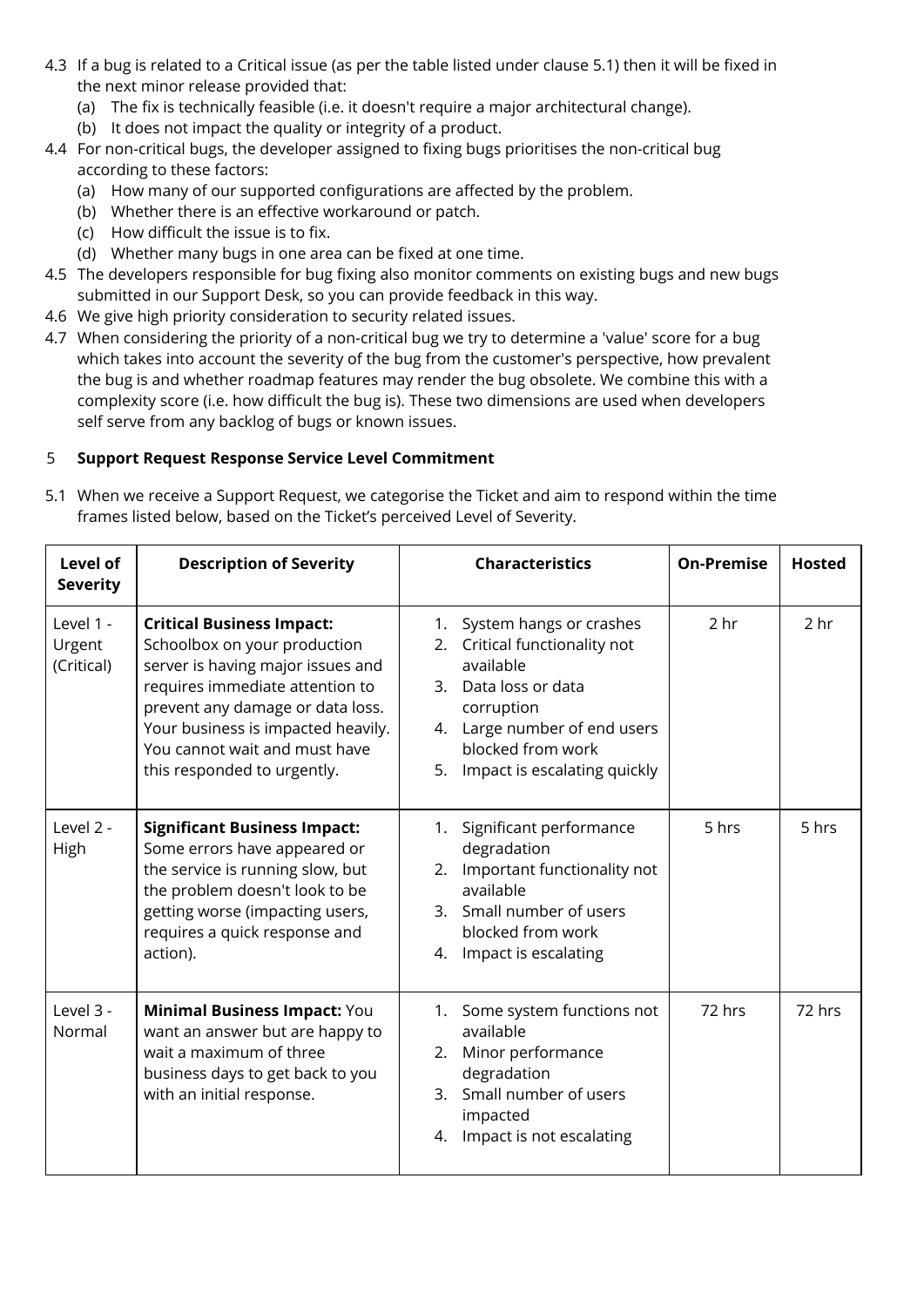| Level 4 -<br>Low<br>system. | <b>Normal Business Impact:</b><br>Question, comment,<br>documentation issue, other<br>non-impacting issue, or issue<br>occurring on non-production |  | Incorrect product behavior<br>without impact<br>Product question or<br>enhancement | $168$ hrs | 168 hrs |
|-----------------------------|----------------------------------------------------------------------------------------------------------------------------------------------------|--|------------------------------------------------------------------------------------|-----------|---------|
|-----------------------------|----------------------------------------------------------------------------------------------------------------------------------------------------|--|------------------------------------------------------------------------------------|-----------|---------|

- 5.2 The table above is a guide to illustrate our internal response goals based on historic performance.
- 5.3 The response may not contain a resolution but it must be addressing the problem or elaborating.
- 5.4 Follow-up communication is not bound by these response times.
- 5.5 We make all reasonable efforts to reply to support related emails within two Business Days.
- 5.6 While Schoolbox attempts to respond to all issues in a timely manner, issues that affect the Service Availability of our Customers' Production Instances (i.e. Level 1, Level 2) do take priority.
- 5.7 The support request response service levels commitment described above is for business days only (weekend coverage is limited to L1 - L2 issue only).

## 6 **Service Availability Commitment**

- 6.1 Uptime is defined as the uninterrupted time your Production Instance is available to you.
- 6.2 Schoolbox commits to provide 99.9% uptime with respect to the Customer's Service, each calendar year of the Subscription Term, Subject to clause 12.
- 6.3 Subject to clause 6.2, We will use commercially reasonable efforts to make the Services available 24 hours a day, 7 days a week.
- 6.4 If in any calendar year this uptime commitment is not met by us and you experience downtime (defined as the Schoolbox service on your production server being completely inaccessible, due to the unscheduled downtime of the Service), then penalties (see Clause 9) may apply.

## 7 **Scheduled and Unscheduled Maintenance**

- 7.1 Regularly scheduled maintenance time does not count as downtime. Maintenance time is regularly scheduled if it is communicated in advance of the maintenance time, via one of the following:
	- (a) Displayed a notice or delivered a Schoolbox notification on the screen to a sponsor, key contact or support registered contact immediately after signing into the Schoolbox software; or
	- (b) By email to your Key Contact's email address provided to us in Your Schoolbox Contacts; or
	- (c) By publishing a news post on any of our Websites that specifies downtime or maintenance.
- 7.2 Regularly scheduled maintenance is typically communicated at least twenty four (24) hours in advance, and is scheduled to occur at a time that should limit impact to our Customers use of the Service.
- 7.3 Schoolbox in its sole discretion may take the Service down for unscheduled maintenance and in that event will attempt to notify our Customers in advance in accordance with the Notice section set forth below. Such unscheduled maintenance will be counted against the uptime guarantee.

## 8 **On-Premise Add-Ons Services Hosted Backup (ADHB) Service Availability Commitment**

- 8.1 The same Service Availability Commitment specified in clause 6. extends to our On-Premise Add-Ons Services Hosted Backup (ADHB) Service.
- 8.2 Recovery means the process that We will employ to bring your Schoolbox Service back online within a brief period of time.
- 8.3 Recovery Time Objective (RTO) means the period from the moment the Customer communicates to Us that they require the Disaster Recovery (DR) to be executed until the moment the whole backed up data is recovered.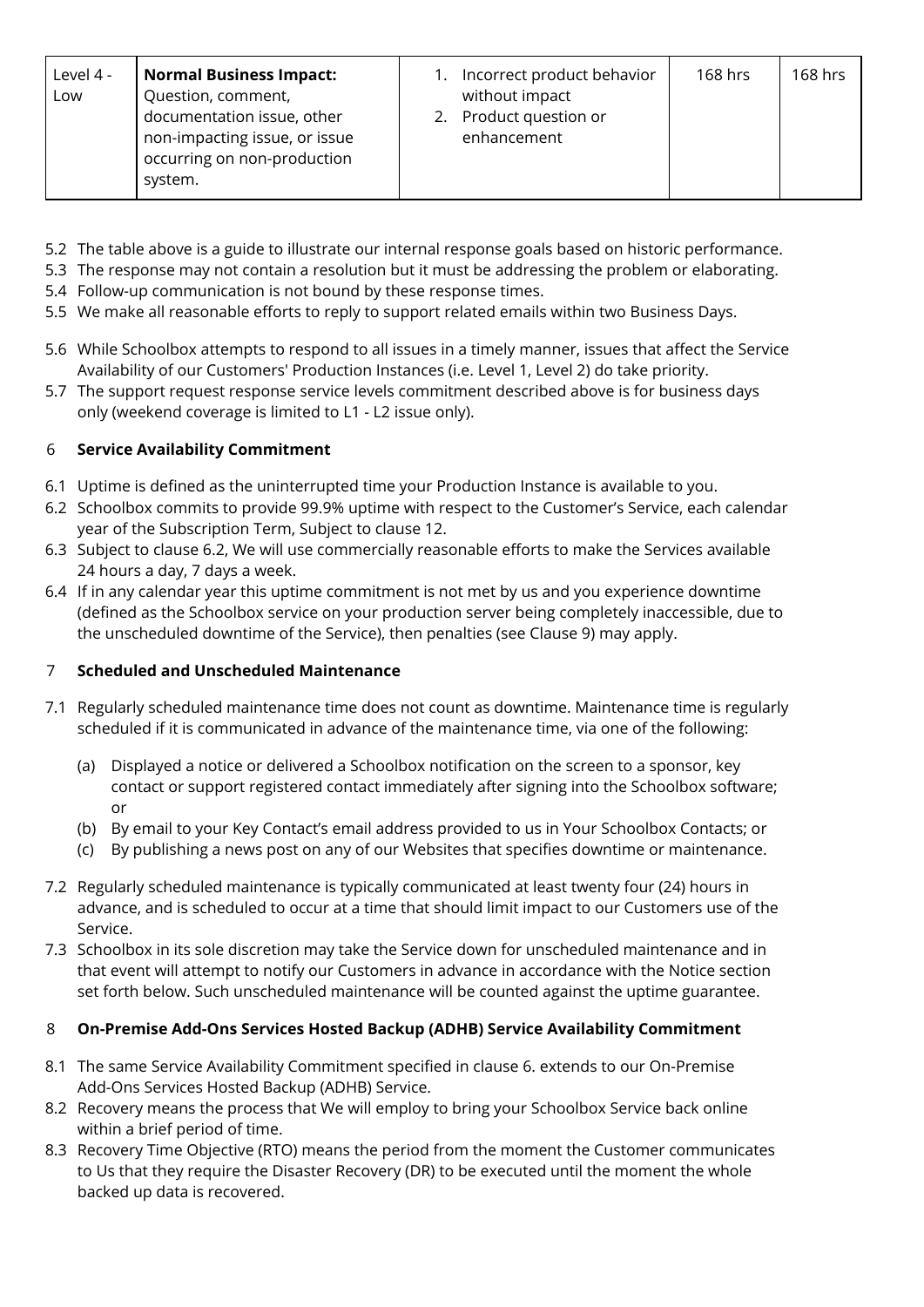8.4 The RTO for the On-Premise Add-On - Hosted Backup (ADHB) service will be a maximum of four hours. This timeframe may vary depending on the Customer Domain Name Servers (DNS) Time To Live (TTL) configuration at the time of the recovery request.

## 9 **Penalties**

- 9.1 If we fail to meet the Service Availability Commitments listed above we shall provide, as the sole and exclusive remedy, a service credit equal to one month's fee for the use of the relative Service.
- 9.2 If our support request response times are not met then in certain circumstances where we agree that we could have reasonably provided a better response time, penalties may apply. If we agree, we shall provide, as the sole and exclusive remedy, a service credit equal to one month's fee for the use of the relative subscription service.
- 9.3 Any calculations for matters relating to penalties will be calculated using Schoolbox's system logs and other records.

## 10 **Credit Request**

- 10.1 In order to receive a credit under this service level commitment, the Customer must request it simply by emailing us at [accounts@schoolbox.com.au,](mailto:accounts@schoolbox.com.au) within five days of the end of the end of the applicable calendar year of the Subscription Term.
- 10.2 If the Customer submits a credit request and does not receive a prompt automated response indicating that the request was received, the Customer must resubmit the request because the submission was not properly received and will not result in a credit.
- 10.3 Customers who are past due or in default with respect to any payment or any material contractual obligations to Schoolbox are not eligible for any credit under this Service Level Commitment.
- 10.4 The service credit is valid for up to two years from the year for which the credit was issued.

## 11 **Exclusion of Demo Service and Sandbox Service**

11.1 Any Demo Service, sandbox, staging, development or test environments are expressly excluded from any uptime commitment.

## 12 **Support Response and Service Availability Commitment Exclusions**

The following exclusions apply to the Service Support Response Service Level Commitment and the Service Availability Commitment:

- 12.1 Any unavailability, suspension or termination or any other performance issues caused by:
	- (a) Circumstances beyond our reasonable control, including, for example, an act of God, act of government, flood, fire, earthquake, civil unrest, act of terror,strike or other labor problem (other than one involving Schoolbox employees), Internet service provider failure or delay, your hardware or software issues, a network or device failure external to the data centers we use, including at your site or between your site and our data center, Non-Schoolbox Application, or denial of service attack.
	- (b) Your use of a Service after we advised you to modify your use of the Service, if you did not modify your use as advised.
	- (c) Regularly scheduled maintenance times as defined in clause 8.
	- (d) Technical issue with a third party, related to the provision of the service, that is outside of our control (for example, a non-operational AWS hosting service).
	- (e) That result from your unauthorised action or lack of action when required, or from your employees, agents, contractors, or vendors, or anyone gaining access to our network by means of your passwords or equipment, or otherwise resulting from your failure to follow appropriate security practices.
	- (f) That result from faulty input, instructions, or arguments (for example, requests to access files that do not exist);
	- (g) That result from your attempts to perform operations that exceed prescribed quotas or that resulted from our throttling of suspected abusive behavior;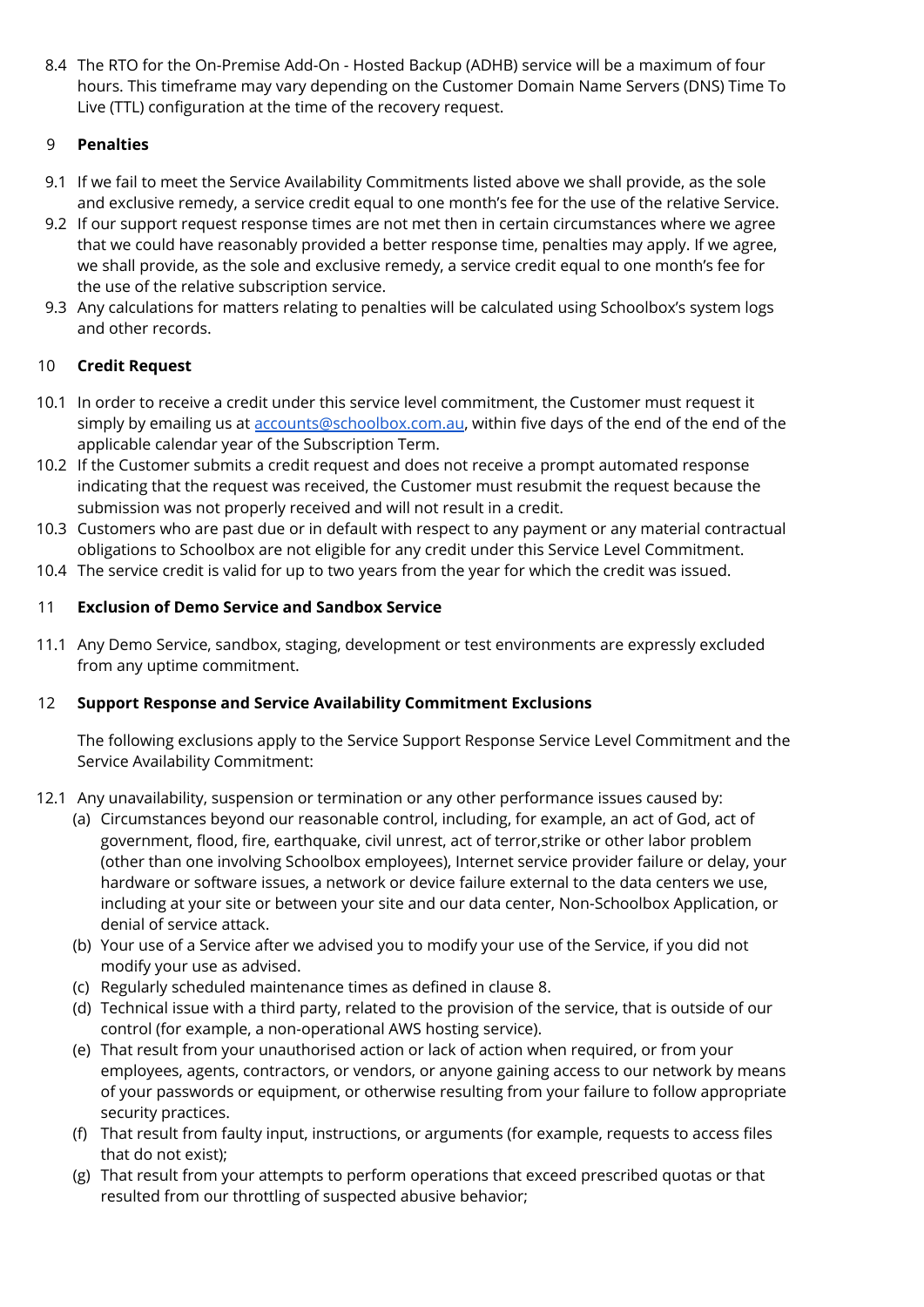- (h) For licenses or subscriptions not paid for at the time where access to the cloud service/s is required by the Customer.
- (i) Scheduled support service disruptions which affect our availability, as specified in clause 2.4 (d) and 2.4 (e).

## 13 **Development**

13.1 The development of the Schoolbox platform is ongoing. Customer feedback and suggestions relating to the ongoing development of Schoolbox is encouraged. The continuing development of the Schoolbox is at the discretion of Schoolbox. For more information please read our [Implementation](https://help.schoolbox.com.au/homepage/1822) and Deprecation of Features & Custom Development Work Requests Policy.

## 14 **Releases**

- 14.1 Schoolbox is continually under development and being updated. These updates will be made available in the form of releases. We typically class these releases into Minor and Major Releases.
- 14.2 Major Releases shall occur approximately every six months, but can be more or less frequent at our discretion. Release frequency will be dependent on the development of new features and updates or fault fixes to existing features.
- 14.3 It will be the responsibility of Schoolbox to install and maintain changes between releases. Each release will be accompanied with a change log (also referred to as Release Notes) detailing all changes.
- 14.4 Each release will be pre-released to a Staging server prior to deployment into their Production server. *During this period we encourage all customers to test all functionality to help identify any issues prior to deployment into Production.*
- 14.5 Critical updates including security or useability fault fixes may be released independently, typically as a Minor Release.
- 14.6 A security or useability fault must be reported to Schoolbox via the online Submit a Support Request Form or email and include all required information. Please read and share How to [provide](https://help.schoolbox.com.au/homepage/441/) all the required [information](https://help.schoolbox.com.au/homepage/441/) to get your issue fixed quickly.

## 15 **Your Obligations**

To enable Schoolbox to provide a consistent level of service the following is required by you, the Customer:

- 15.1 You must ensure your Key Contact and Support Registered Users hold and maintain a reasonable level of knowledge and understanding of the Subscription Services in order to administer the Schoolbox software. This includes but is not limited to:
	- (a) Being proactive in learning as much as possible about how the software works.
	- (b) Reading and understanding all of our release notes within a reasonable amount of time after publishing them, including attending our new release webinars
	- (c) Reading and understanding any communications sent from us relating to the product or our services
	- (d) Changes to our service offerings
	- (e) Change to our policies

This is best achieved by subscribing to and regularly checking our Websites, particularly our [Schoolbox](https://help.schoolbox.com.au/) Help Centre.

If further assistance or upskilling is required, we recommend you consider engaging our [Professional](https://help.schoolbox.com.au/homepage/512) Services.

15.2 It is the responsibility of Your Schoolbox Contacts to inform us of any change in the appointment of those contacts, so that we can keep our systems up to date. Upon request, Schoolbox can supply a list of Your Schoolbox Contacts.